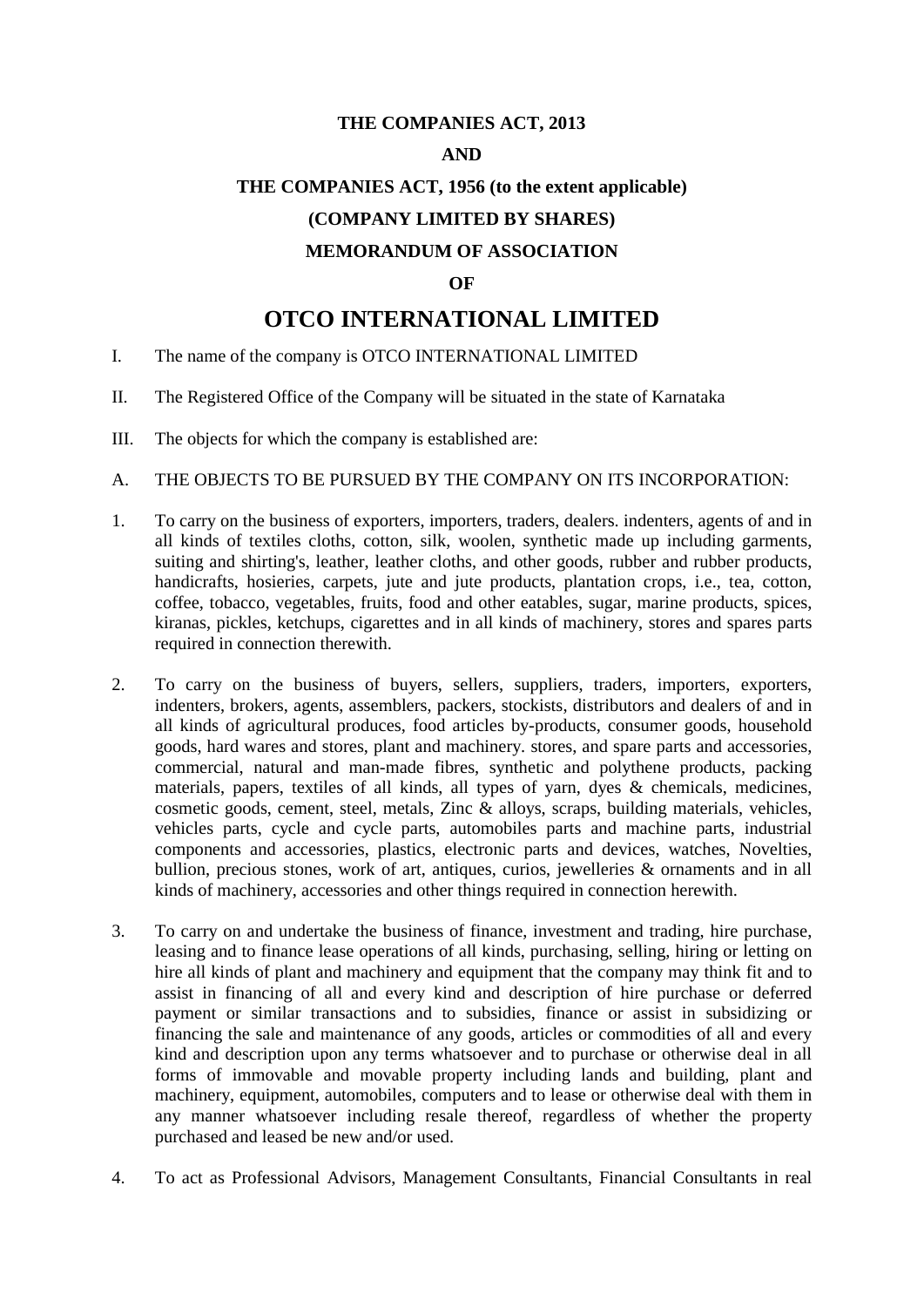estate business and to act as Financial Consultants, Management Consultants, Brokers, Factors, Registrars, Dealers, Agents and to carry on the business of share broking, money broking, exchange broking, bill broking and general brokers for Shares, Debentures, Debenture Stocks, Bonds, Units, Securities, Commodities, Bullion, currencies, and to manage the funds of any person or company by investment in various avenues like Shares, Debentures and stocks of different companies, Mutual Funds, institutions, Income Fund, Risk Fund, Tax Exemption Funds, and to pass on the benefit of portfolio Investments to the Investors as dividends, bonus, interest and to provide a complete range of personal financial services like investment planning, estate planning, tax planning, portfolio management, consultancy/counseling services in various fields, general administrative, commercial, financial, legal, direct and indirect taxation and other levies, data processing by acquiring/purchasing sophisticated office machinery such as computers, tabulators, addressing machines and the like.

- 5. To carry on the business of manufacturers, fabricators, processors. makers, designers, advisors, consultants, collaborators, quality testers, traders, suppliers, stockists, agents, distributors, importer, and exporters, operators, and concessionaries of and dealers in –
	- a) Advanced material like carbon fibre, glass fibre, silica fibre, silicon carbide fibress and whiskers, ceramic fibres, optical fibers, boron Kevlar, aramides, synthetic materials, rubber, plastics, elastomers, resins, carbon blacks, graphite, latexes, other materials derived from petrochemicals, chemical and other substance of all kind and
	- b) Braids, prepegs, mixtures, compounds, fabrics, composites, components, parts, Subassemblies, tools and equipments, articles and things in manufacture of which advanced materials as specified above are used.
	- 5A. To carry on, in India or abroad, the business of manufacturing, developing, designing, assembling, fabricating, buying, selling, exporting, importing processing, distributing, trading, hiring, and dealing in all types of computers and micro processor based systems, power supply and signaling control equipments including computer hardware, software, peripherals, parts, components and accessories and related systems, circuit boards, mother boards, disc drives, computerized magnet tapes, magnet drums, magnet discs, magnetic cards, magnetic core metallic tools, data communication equipments product, electronic photocomposing machines and other incidental equipments, to develop, create, lay, install, acquire, buy, sell, or lease cable, wireless, cellular, basic telephone networks and any other wide area communication network or local area network and any other manner in all kinds of computers, computer equipments and computer related products, software's information technology, books, periodicals, journals and other items and to render all other services in connection therewith.
	- 5B. To act as consultants/advisers on all matters with respect to buying, installation, maintenance, running and management of computer hardware and software, computer application, peripherals, consumable, accessories and media and any office machine as required by persons, firms, companies, associations, trusts, society or organizations whatsoever in India or abroad or commonly dealt in by persons engaged in such business or which may be conveniently dealt with in connection therewith, to maintain training centers and to provide management consultancy, techno economic feasibility studies of projects, design and development of Management Information system, call centers, teleserviccs, remote services and all kinds of IT enabled services, to set up and run electronic data processing centers and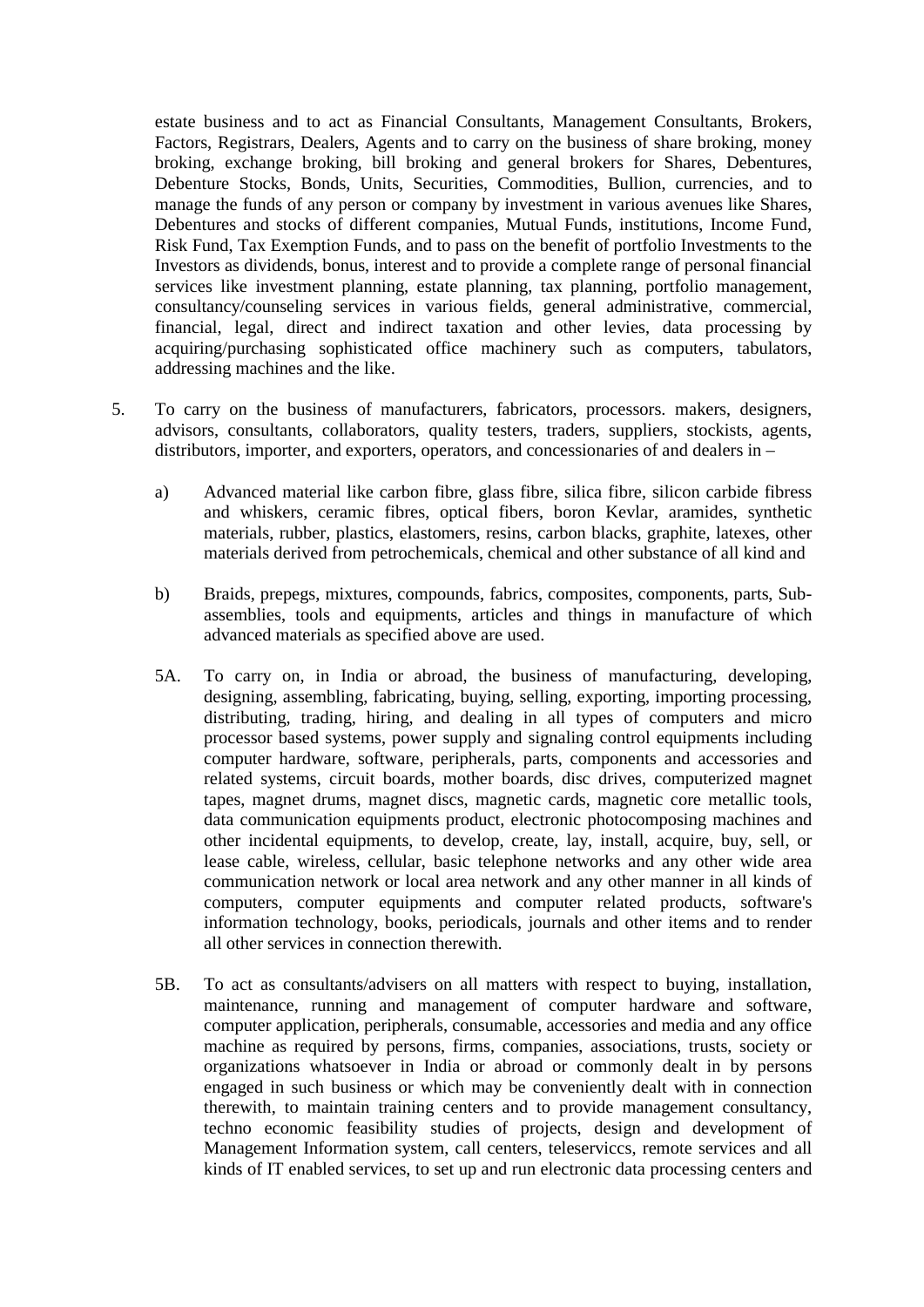to carry on the business of data processing, word processing and warehousing data verification, data search to maintain accounts, statements, documents files or to make and deliver programmes on behalf of clients or for own use, to provide payroll services, to maintain legal database and to undertake various designing, publishing and printing job orders.

- 5C. To engage in the business of providing credit information and Credit Reference services and to engage in any one or more following forms of business namely:
	- a) To collect, process and collate credit information and credit reference on the trade credit and financial standing of the customers; borrowers and/or depositors of the credit institution which is a participant or client of the credit information and credit reference business;
	- b) To provide credit information and credit reference to its specified users or to the specified users of any other credit information and credit reference Company, whether a participant or client or otherwise;
	- c) To provide credit scoring to its specified users or specified users of any other credit information Company and credit reference company, whether a participant or client or otherwise;
	- d) To undertake research projects related to credit information, credit reference or any issues and subjects related thereto;
	- e) To undertake any other form of business which is lawful to profitably and synergistically combined with that of credit information & credit reference.
- 6. To own as well as engage and do business in agricultural farms, orchards, horticulture farming, dairy farming, goat rearing farming and to plant, cultivate, produce, rise, grow and deal in agricultural production and to act as agriculturist, farmer, gardener, diary men, dairy firm, hatchery firm, live stock firm, breeding firm, to carry on business as planters, growers and cultivator of seeds, vegetables, vegetable herbs, fruits, fruit herbs, food crops, pulses and to trade /merchandise various agricultural products, forest products, food products, dairy products and to carry on business as agents or general representative or stockist or distributor of agricultural implements, tools, drilling equipments, casting tubes, cultivating and harvesting equipments and machineries, seeds, fertilizers, pesticides, chemicals, plant production equipments and products and to act as property developers.
- 7. To carry on, manage, supervise and control the business of transmitting, manufacturing, supplying, generating, distributing and dealing in electricity and all forms of energy and power generated by any source whether steam, hydro or tidal, water, wind, solar, hydrocarbon fuel or any other form, kind or description.

## B. MATTERS WHICH ARE NECESSARY FOR FURTHERANCE OF THE OBJECTS SPECIFIED IN CLAUSE III (A)

1. To render expert advice for or to aid or assist in entering into and to arrange for or to enter into any collaboration agreement or agreements with any person, firm, company body corporate, association or organization of any foreign country for the industrial and technical and technical knowledge and for project planning and designing for any new project or for the improvement of any existing unit or units or by undertaking new lines of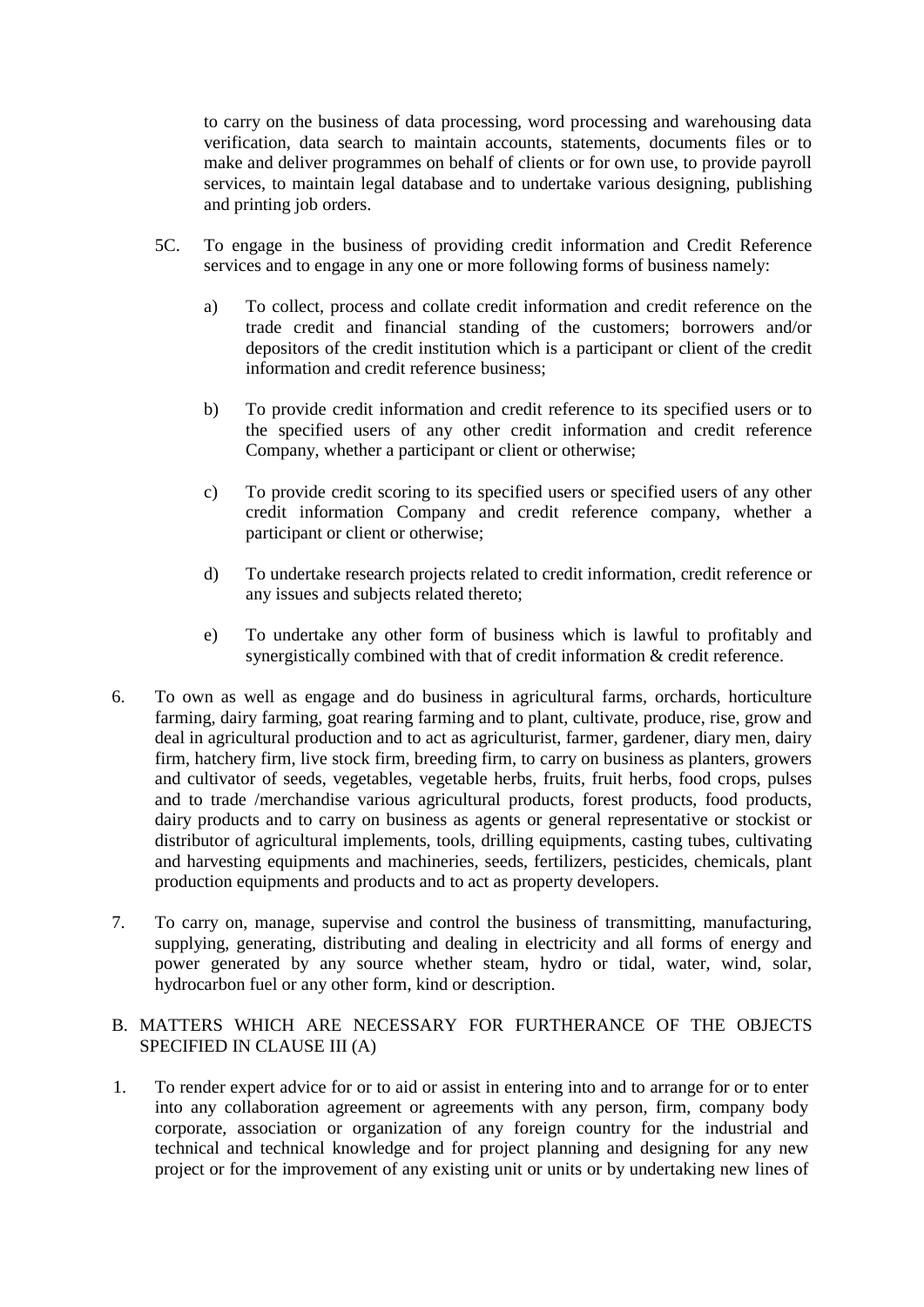manufacture.

- 2. To purchase, acquire, take on lease, hire, erect, construct, improve, develop, charge, build, let-out, exchange, sale, work or deal in land, building, flats, rooms, show-rooms, shops, auditoriums. halls, market, shed, mines, factories, mills, plants, plantations, farms and do all such acts and things necessary in connection therewith and deal in building materials of all kinds and builders, stores and machinery
- 3. To purchase, take on lease, acquire, exchange & to carry on all or any of the business of proprietors, workers, owners, hires and supervisor of manufacturing works, mills, workshops, factories, safe deposit vaults, laboratories, mines, quarries, plantations and other industrial and deal in product and by-product thereof and machines, equipments, accessories and raw materials required in connection therewith in which the company is authorised to carry on business
- 4. To acquire or otherwise undertake the whole or any part of the business, property assets and liabilities of any person or company carrying on any business which the company is authorised to carry on or property suitable for the purpose of the Company.
- 5. a) To promote, form or acquire any company and to take purchase or acquire shares or interest in any company and to transfer to any such company or any property of this Company and to take or otherwise acquire hold and dispose off or otherwise deal in and invest in any shares, debentures, and securities in or of any Company or companies either out of its own funds or out of funds that it might borrow by issue of debentures or from bankers or otherwise howsoever or in any other manner what so ever and to subsidise or otherwise assist any such company.
	- b) To amalgamate with any person or company.
	- c) To enter into partnership or into any arrangement for sharing profits of unions, cartels, co-operation, joint, adventure, or to lend money to or guarantee contracts of or otherwise assist any such person or company.
- 6. To invest and deal with the moneys of the company in such manner as may from time to time be determined by the Board of Directors.
- 7. To sell, let-out, exchange or otherwise deal with the undertaking of the Company or any part thereof for such considerations as the Company may think fit and in particular of shares, debentures or securities of any other company having objects altogether or in part similar to those of this Company.
- 8. To promote any other Company for the purpose of acquiring all or any of the property, assets and liabilities of this Company or for any other purpose, which may seem directly or indirectly calculated to benefit this Company.
- 9. Subject to. the provisions of the Act, and directions issued by the RBI to receive deposit at interest and lend money or mortgage of immovable property or on hypothecation or pledge of movable property or without any security to such person and on such terms as may seem expedient and to customers or persons having dealing with the company but not to do business of Banking within the meaning of Banking Regulation Act, 1949.
- 10. To purchase or otherwise acquire any patents, brevets-d' invention, licenses, concessions,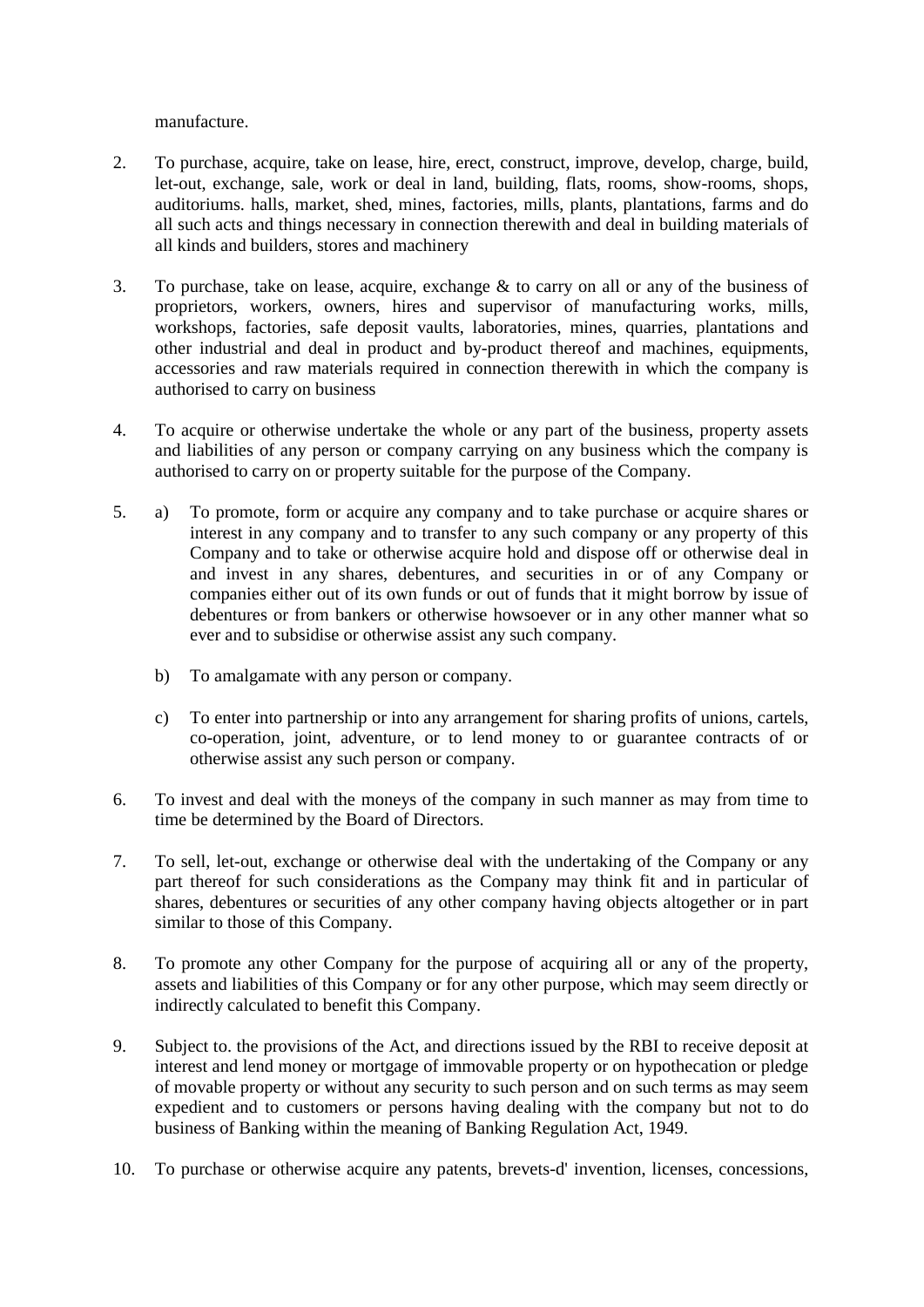copy- rights, exhibition rights, trade-marks and the like conferring any exclusive or limited right to use any invention, process or articles which may seem capable of being used for any of the purposes of the Company or the acquisition of which may seem calculated directly or indirectly to benefit this Company and to use, exercise, develop or grant licenses in respect of or otherwise turn to account the property so acquired.

- 11. To establish and support or aid in the establishment and support of Associations, Institutions, Provident Funds and other funds, trusts and conveniences calculated to assist the Company in the conduct of its business or to benefit employees or ex-employees of the Company or the dependents or connections of such persons and to grant pensions and allowances and to make payments towards insurance and to subscribe, donate or guarantee money for charitable, religious or benevolent or any other objects beneficial to the Company or Public or for any exhibition or useful objects or for any other purpose which the directors may consider reasonable but not intended to serve any political cause or purpose.
- 12. To Undertake, carry out, promote and sponsor rural development programme including any programme for promoting the social and economic welfare of or the uplift of the people in any rural area and to incur any expenditure or any programme of rural development and to assist execution and promotion thereof either directly or through an independent agency or in other manner. Without prejudice to the generality of the foregoing "programme of rural development" shall also include any programme for promoting the' social and economic welfare of, or the uplift of the people in any rural area which the Directors consider, likely to promote and assist rural development, and that the words "rural areas" shall include such areas as may be regarded as rural areas under the Income-tax Act l961, or any other Jaw relating to rural development for the time being in force or as may be regarded by the Directors as rural areas and the Director may, at their discretion, in. order to implement any of the above mentioned objects or purposes, transfer without consideration or at such fair or concessional value as the Directors may think fit and divest the ownership of and property of the Company to or in favour of any Public or Local Body or Authority or Central or State Government or any Public Institution or Trust or Fund as the Directors may approve.
- 13. To undertake, carry out, promote and sponsor or assist any activity for the promotion and growth of the national economy and for discharging what the Directors may consider to be social and moral responsibilities of the Company to the public or any section of the public as also any activity which the Directors consider likely to promote national welfare or social, economic or moral uplift of the people or any, section of the people and in such manner and by such means as the Directors may, think fit and the Directors may, without prejudice to the generality of the foregoing, undertake, carry out promote and sponsor any activity for publication of any books , literature, newspapers, etc., for organising lectures or seminars likely to advance these objects or for giving merit awards, scholarships, loans or any other assistance to deserving students or other scholars or persons to enable them to continue their studies or academic pursuits or researches and for establishing, conducting or assisting any institution. fund, trust etc. having any one of the aforesaid objects as one of its objects, by giving donations or otherwise in any other manner and the Directors may at their discretion in order to implement any of the above mentioned objects or purposes transfer without consideration or at such fair or concessional value as the Directors may think fit and divest the ownership of any property of the company to or in favour of any Public or Local Body or Authority or Central or State Government or any Public Institution or Trust or Fund as the Directors may approve.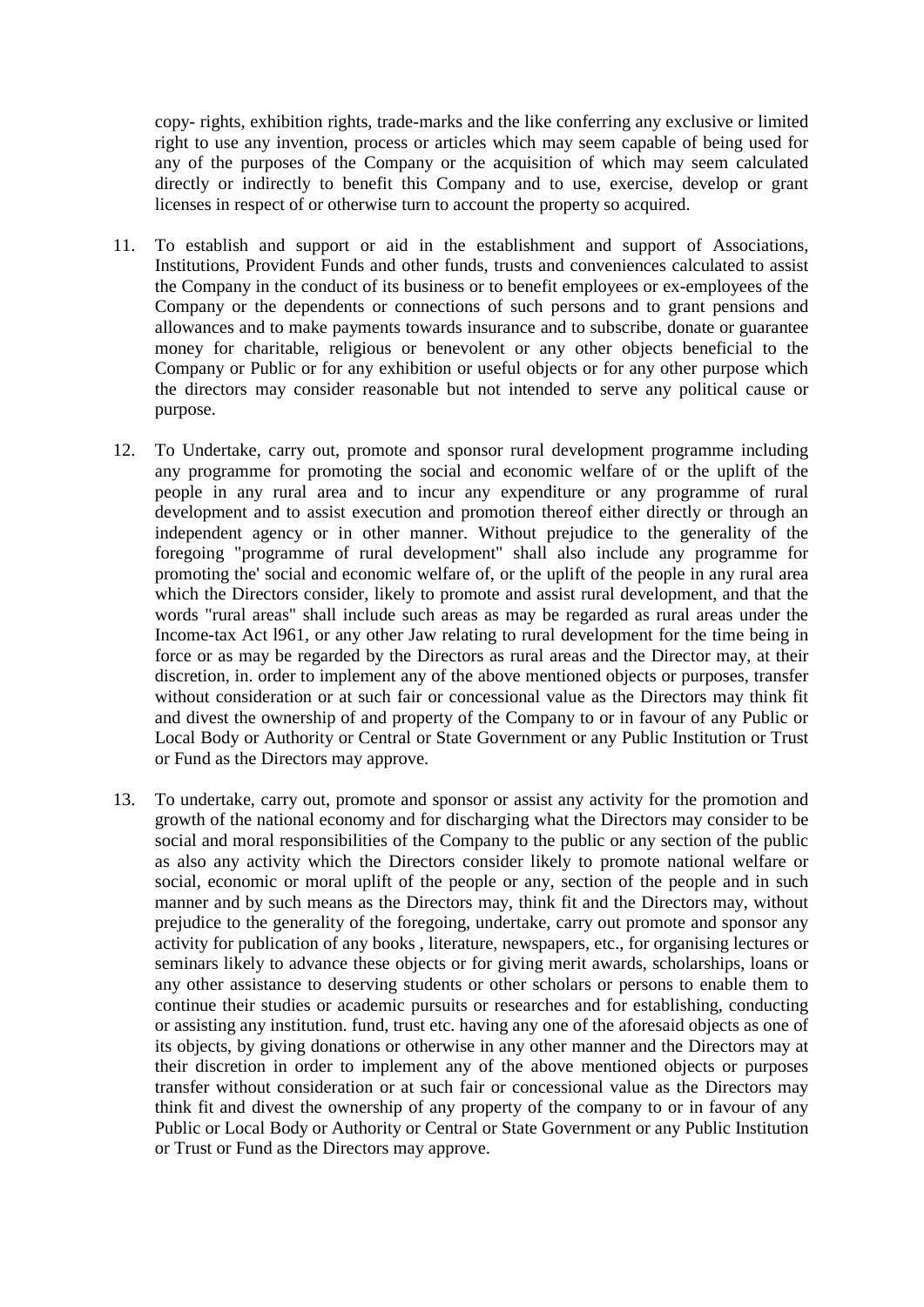- 14. To make, draw, accept, hold, endorse, issue and otherwise negotiate all kinds of negotiable or transferable securities and instruments, including promissory notes, drafts, hundies, Bills of Exchange, Bill of lading, debentures and securities issued by the State or Central Government of India or by any foreign Government and to carry on the business of the shares and the stock Brokers but not to do business of Banking within the meaning of Banking Regulation Act, 1949.
- 15. To guarantee the performance of Contracts by members of or persons having dealing with the Company.
- 16. To borrow or raise or secure the payment of money in such manner as the Company shall think fit and by issue of debentures perpetual or otherwise charged upon all or any of the Company's property, stock-in-trade and other movable or immovable assets and Bookdebts and claims-in-action (present and future) including its uncalled capital if any, and to apply the same or any part thereof for all or any purpose of the Company and to purchase, redeem or pay off any such securities.
- 17. To remunerate any person or Company for service rendered or to be rendered In or about the formation or promotion of the Company or conduct of its -business or for otherwise assisting or rendering services directly or indirectly to the Company.
- 18. To establish agencies or branches for the purchase and sale and manufacture of goods of all description in India or elsewhere and to undertake the supervision of any Company or Companies having objects altogether or in part similar to those of this Company.
- 19. To manage, let, mortgage, sell, underlet, or otherwise turn to account, or dispose of or deal with all or any part of the real or immovable and· personal or movable property and rights of the Company whenever and however acquired.
- 20. To guarantee the payment of money, secured by or payable under or in respect of bonds, debentures, debentures stocks, contracts, mortgages, charges, obligations and other securities of any Company or of any authority of Central, State, Municipal, Local or otherwise or of any person whomsoever whether incorporated or not and generally to transact all kinds of guarantee business, to guarantee the issue of or the payment of interest on the shares, debentures, debenture-stocks or other securities or obligation of any company or association and to pay or provide for brokerage, commission and underwriting in respect of any such issue, and to transact trust and agency business.
- 21. To open branches, sub-office, depots and multiple shops in any state of India or outside India and ·to appoint agents, stockists, distributors and brokers to procure orders, market or sell the products of the Company or the goods of any other firm or Company in which this Company may be dealing.
- 22. To do all or any of the above things as principal, agents, contractors, trustees or otherwise either alone or in conjunction with others.
	- 22A. to carry on the business of credit information and credit reference Services such as
		- a) Register credit institutions and other credit information and reference companies, at their option as its participant or client, subject to such terms and conditions as may be pre-determined and disclosed by the company;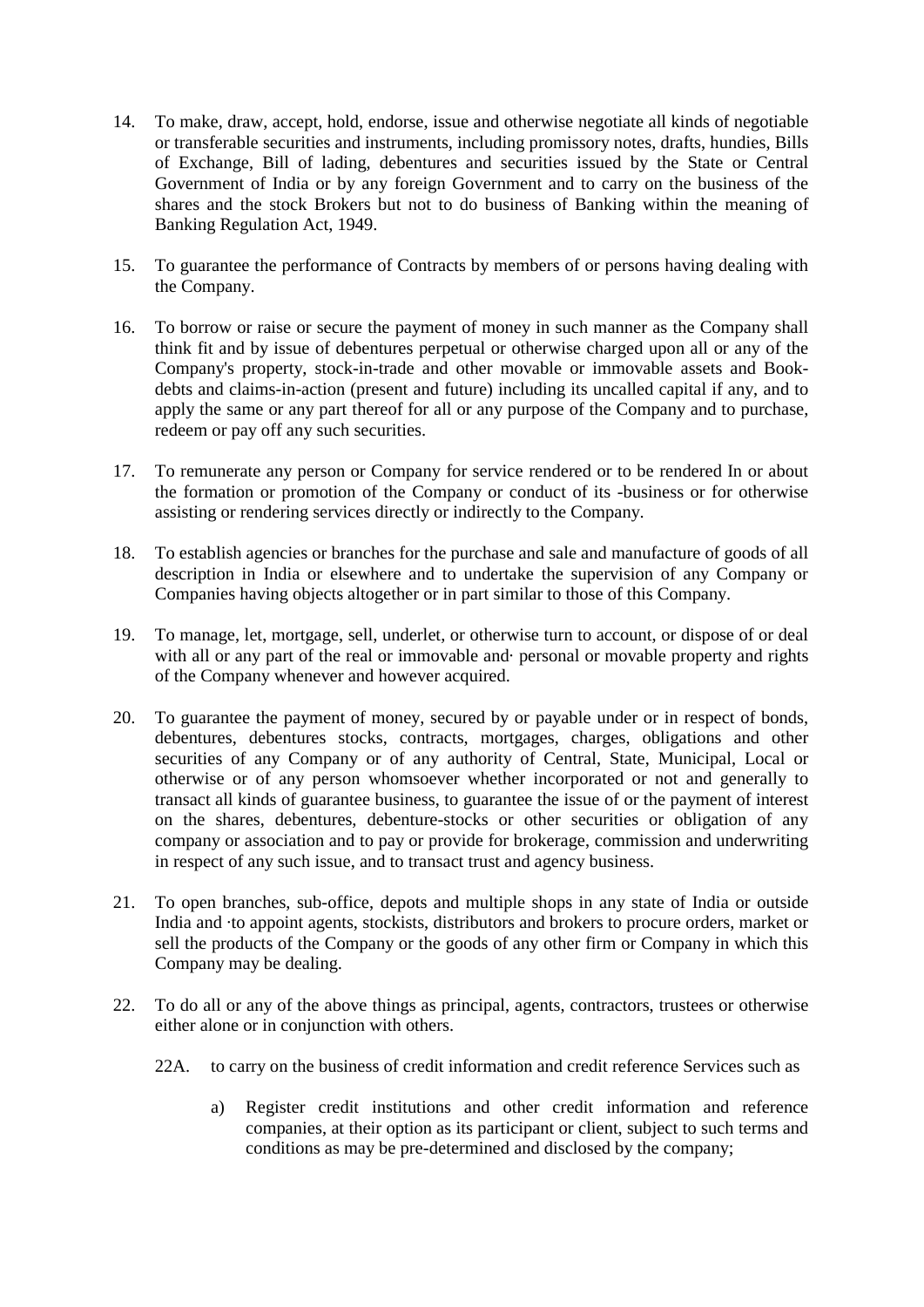- b) Charge such reasonable amount of fees, as it may deem appropriate not exceeding the maximum fee, as may be specified under the applicable Acts  $\&$ Regulations of the Government and regulatory Authorities as may be framed .in this regard, from time to time, for furnishing credit information and credit reference to a participant or client;
- c) Generally to do all such other acts and perform such other functions arc necessary to facilitate proper conduct of its affairs, business and functions in accordance with the provisions as per the applicable Acts & Regulations of the Government and Regulatory Authorities as may be framed in this regard, from time to time.
- 23. To carry on all or any of the business of: financiers of Industrial, Commercial and other enterprises and general financiers, film financiers, Lenders, Sahukars, Trustees Underwriters, guarantors, hire-purchase dealers, brokers of Shares, Stocks debentures, Securities, bonds, obligations, claims, licenses and charges, land, buildings, houses, easements negotiable instruments, decrees book-debts, patents, factories, mines, industrial undertaking, business concerns, warehouse property, and wrights of all kinds, agricultural lands, farms, gardens, flats, showrooms, offices, residential units, shops and godowns, business of insurance agents, trust, Company, safe deposit company and such other business and acts required in connection therewith and to receive on deposit or borrow and raise money provided that the Company shall not carry on the business of Banking as defined under the Banking Companies Act, 1949.
- 24. To acquire, erect, construct, assemble, establish, maintain improve, repair, manage, alter, run, carry on, control or work and contribute towards acquisition erection, construction, establishment maintenance, improvement, management, alteration carrying on, controlling and working of any iron and steel works, water works, factories, sugar mill, match factory, textile mill, jute mill, cement works, rayon plant, silk mill, wollen mill, chemical plants, vegetable oil factory, refineries, forests, ice plants, flour mill, paper mill, tea gardens, ships, boats, barges, hotels, markets and works and conveyances of every description which may be deemed convenient or useful for any of the purposes of the Company and for developing and improving any of its property or rights.
- 25. To Carry on all or any of the business of buyers, sellers, suppliers, traders, merchants, importers, exporters, indentors, brokers, agents, manufacturers, assemblers, packers, stockists, distributions, financiers, hire purchaser and dealers of and in all kinds of agricultural produce, plantation crops, food articles, industrial products, industrial components, electronic parts and devices, forest products, raw materials, general merchandise, minerals, metals, industrial and other wastes and by-products industrial and other gases, alcohol, wines and beverages, edible and non-edible oils and fats, consumer goods, household goods, hardware and stores, plant and machinery, stores, spare parts and accessories, commercial and man made fibres, textiles of all kinds, jute products, rubber products, packing goods, sugar, cement, chemicals, plastics, building materials, vehicles, bullion. jewellery, stones, curios, shares and securities and in all kinds of raw materials, machinery stores, accessories and other things required in connection therewith.
- 26. To produce, manufacture, refine, prepare, process, purchase, sell, import, export or generally deal in bricks, sand, stone, marble, tile, refractories, china ware, sanitary materials, pipes, rubes, tubular structure, cement, paints, adhesives, sheets, roofings, glass, furniture, fittings, electrical goods, water supply or storage equipments, floor polish, door closers, concrete mixtures, elevators and any other building or decorative materials, made